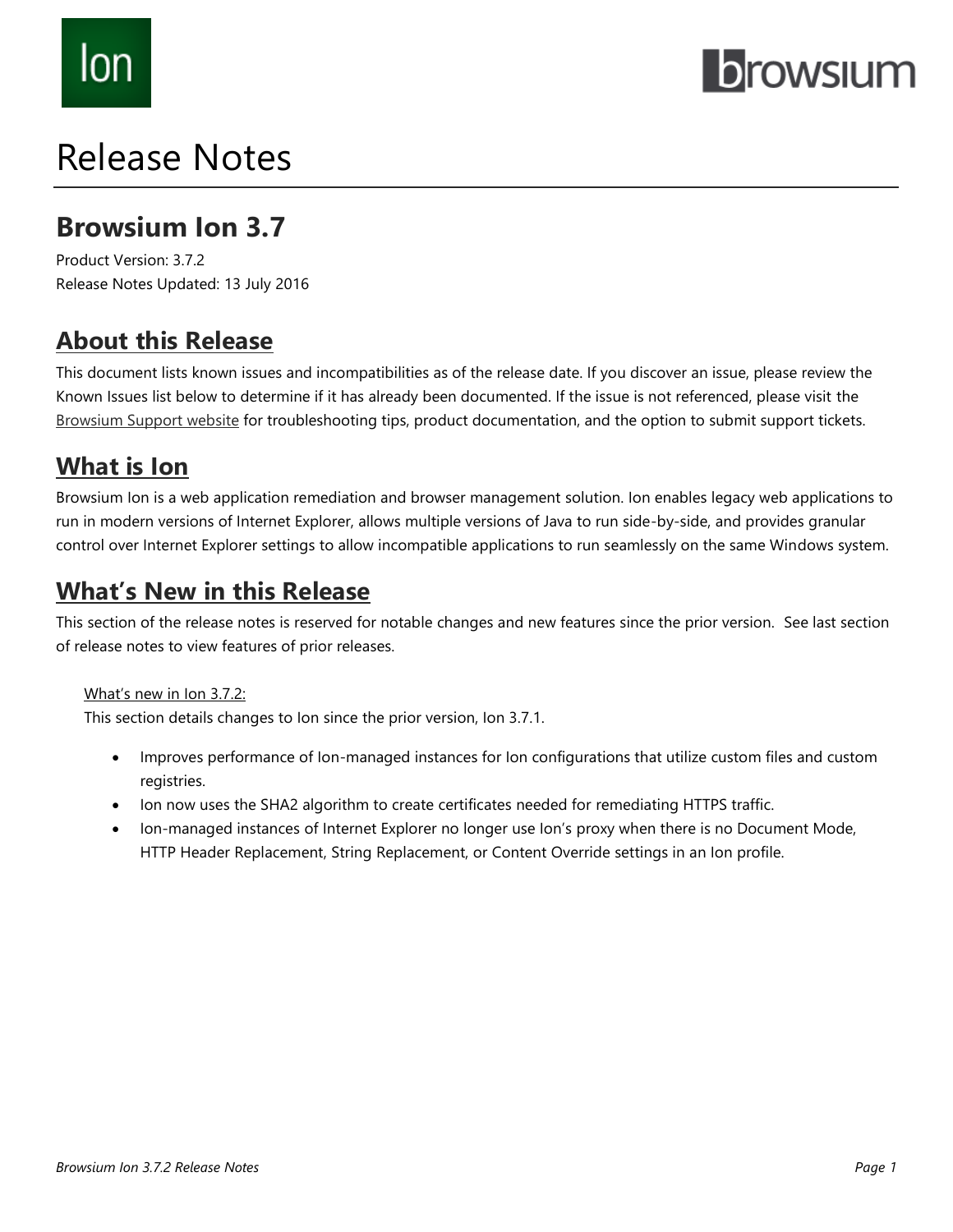## **Minimum System Requirements**

| <b>Operating System</b>        | Windows XP<br>Windows 7<br>Windows 8<br>Windows 10<br>Windows Server 2003<br>Windows Server 2008 R2<br>Windows Server 2012 R2 |
|--------------------------------|-------------------------------------------------------------------------------------------------------------------------------|
| <b>Browsers</b>                | Internet Explorer 8, 9, 10, or 11                                                                                             |
| .NET Framework                 | Version 3.5 SP1 or later                                                                                                      |
| Java Development Kit (JDK) and | 32-bit JDK 7u40 or later for Ion Configuration Manager *                                                                      |
| Java Runtime Environment (JRE) | Client PCs requiring Java remediations only need the appropriate 32-bit JREs                                                  |
| <b>Processor</b>               | 1 GHz or faster 32-bit (x86) or 64-bit (x64) processor                                                                        |
| <b>Memory</b>                  | 1 GB total system RAM, 2 GB for use on Windows Server                                                                         |

\* Java Development Kit only required when using Java Version Manager.

## **Installing and Using This Release**

- Ion Client 3.7 can be installed as an in-place upgrade for earlier versions of Ion Client 3.x in enterprise deployments.
- Ion Client 3.7 installer will automatically close all Internet Explorer windows. Releases prior to Ion 3.5 recommended this action but it was not forced by the installer. This changed in Ion 3.5 to ensure Ion Client is properly installed. Enterprise deployments to end user PCs should be scripted to install at night or immediately following a reboot.
- If upgrading from Ion 3.2 or earlier, read the following guidance:
	- $\circ$  It is recommended that you script the deployment to stop the Ion 3.2 Controller (CovController.exe), Ion 3.2 Monitor (CovMonitor.exe), and Internet Explorer (iexplore.exe) processes prior to installing Ion 3.7. A reboot, user logoff/logon, or a scripted Start of the Ion 3.7 Controller (BrowsiumIonController.exe) is then required.
	- $\circ$  It is recommended that you uninstall the Ion 3.2 Client and Configuration Manager before installing Ion 3.7 on test or project development systems. At a minimum, Clear Local Settings in Ion Configuration Manager 3.2 or below before installing Ion 3.7 as some of the test configuration data will persist in the system registry. This data will not interfere with the operation of Ion 3.7.
- To use Ion with Enhanced Protected Mode, Ion Client must be installed after installation of the 64-bit version of Microsoft's Visual C++ 2010 Redistributable Package (vcredist.x64.exe). The installer can be download from [Microsoft's website](https://www.microsoft.com/en-us/download/details.aspx?id=14632).
- You must install both the Ion Client (Ion-ClientSetup.msi) and Ion Configuration Manager (Ion-ManagerSetup.msi) to test the software and develop Ion configurations. End user PCs require only the Ion Client.
- As of Ion 3.3, HKEY\_LOCAL\_MACHINE\SOFTWARE\(Wow6432Node)\Browsium\Ion\Settings is no longer supported for LoadFromFileName values. Refer to section 5 of [Ion Administration Guide](http://docs.browsium.com/guide/?v=3.7.0&p=Ion) for supported locations.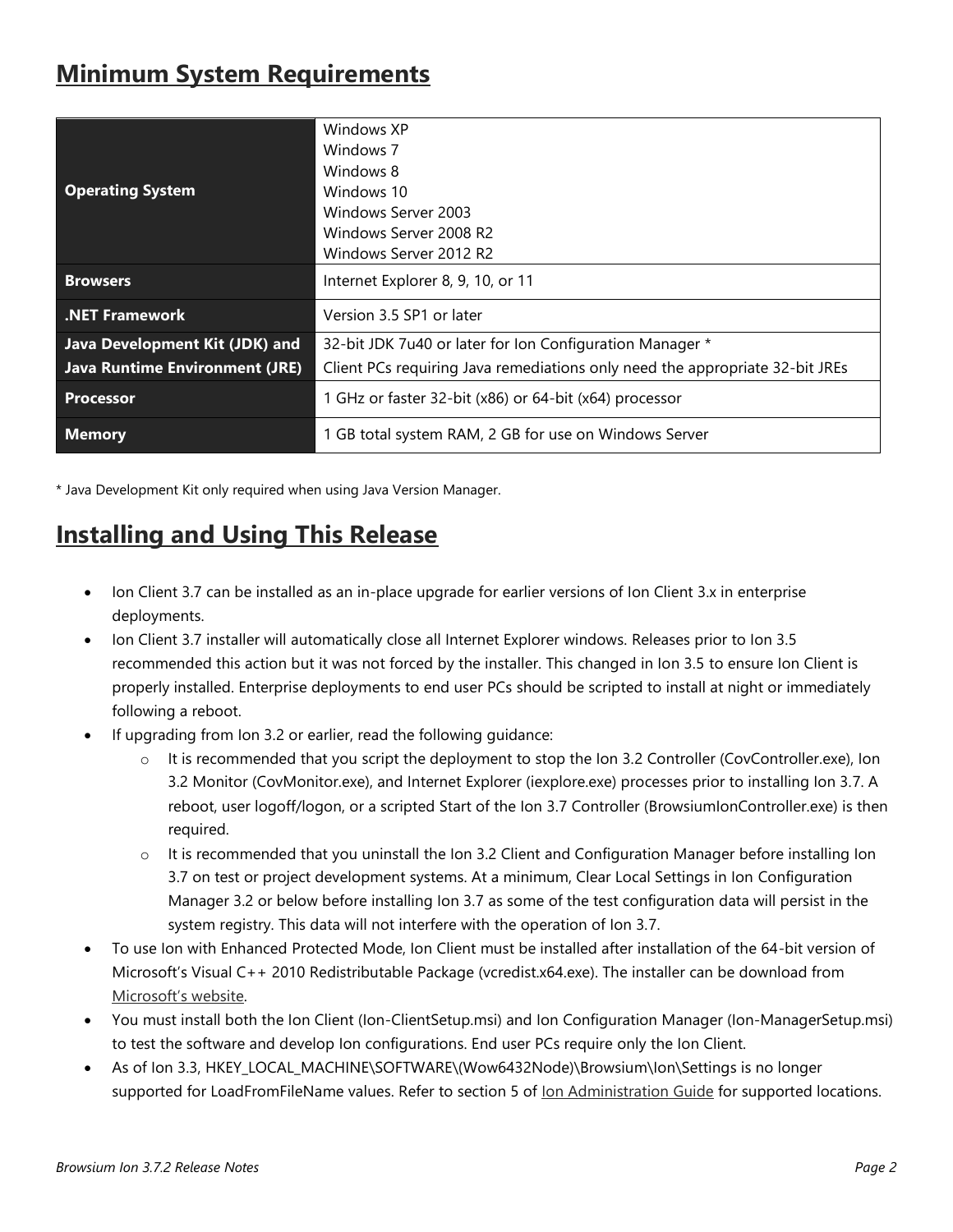- Use the 30-day Evaluation Kit option during installation of the Ion Client unless Browsium has already provided you with a license key.
- Read the [Ion Administration Guide](http://docs.browsium.com/guide/?v=3.7.2&p=Ion) for more information on installing and using Browsium Ion 3.7.

### **Known Issues**

- Find function does not search the active project when Tools node (or Regex Builder) is selected. Change the selection to any node in the active project to complete the search.
- Projects with a legacy Custom Files-based Java remediation that has not yet been migrated using the new Java Version Manager will display System Default in the Java Version field in Profile Properties, even though the project will remediate Java using the entry in Custom Files Manager. It is recommended that all legacy Java remediations (for Java 1.4 and later) be migrated to the new remediation architecture using Java Version Manager.
- A change to Java introduced by Oracle in Java 7u71 and Java 8u25 and above creates an incompatibility in the Java cache between the current version of Java and the version being remediated by Browsium Ion when invoking Java 6 versions below 6u10 (e.g., Java 6u7, 6u6, 6u5, and 6u4). This may result in Java failing to load in Ionmanaged instances of Internet Explorer on Windows 7 or later. To work around this issue, follow the guidance to create a Custom Files entry for Java's deployment.properties file as detailed in the [Ion Knowledge Base.](http://www.browsium.com/faqs/java-version-remediation-java-7u71-or-newer/)
- Internet Explorer may crash when attempting to override Java 7 or Java 8 with specific early versions of Java 6 (6u0 - 6u3) due to a bug in Java that was fixed in Java 6u7. Therefore Browsium Ion does not support profiles using Java 6u0, 6u1, 6u2, or 6u3. Contact Browsium Support for more information.
- The window size of Ion Configuration Manager's String Replacement Editor persists from prior versions, even if the prior version was uninstalled. The default in Ion 3.7 only affects new installations on PCs that have never installed Ion Configuration Manager. If an older version had been installed and the window size is incorrect (with scrollbars and text cut off on the left), resize the window by selecting the dragging the lower right corner of the window. The new size will persist.
- When navigating between Ion-managed and unmanaged instances of Internet Explorer, the source webpage may navigate to a blank page or close the tab entirely if the navigation crosses between Internet Explorer zones. This is due to an issue with how Internet Explorer exposes its History to Browser Helper Objects.
- On IE8 and IE9, attempts to load some Java 1.6 updates may throw an "object expected" error or the applet may not load at all. Refer to the lon Knowledge Base for the appropriate workaround.
- Start Test Configuration fails to populate the registry and restart the controller if the Project file is located on a read-only location. Place the project file in a location with read-write privileges before using Start Test Configuration. Note that the Ion Client runs properly in an enterprise deployment with the Project file in a readonly location.
- Ion 3.7 writes its logs in Event Viewer under the application name "Browsium Ion". Some prior versions of Ion wrote logs under the application name "Ion". The "Ion" log entries may remain visible after installing Ion 3.7, though all new log entries are written to "Browsium Ion". The "Ion" log entries can be manually deleted if no longer needed.
- Installing Ion Client 3.7 with a license key as an in-place upgrade for the evaluation version of Ion Client will result in installation of the evaluation version of Ion Client 3.7. If this occurs, the license key can be manually configured in the Windows Registry by following the instructions in Section 2.6 of the lon Administration Guide.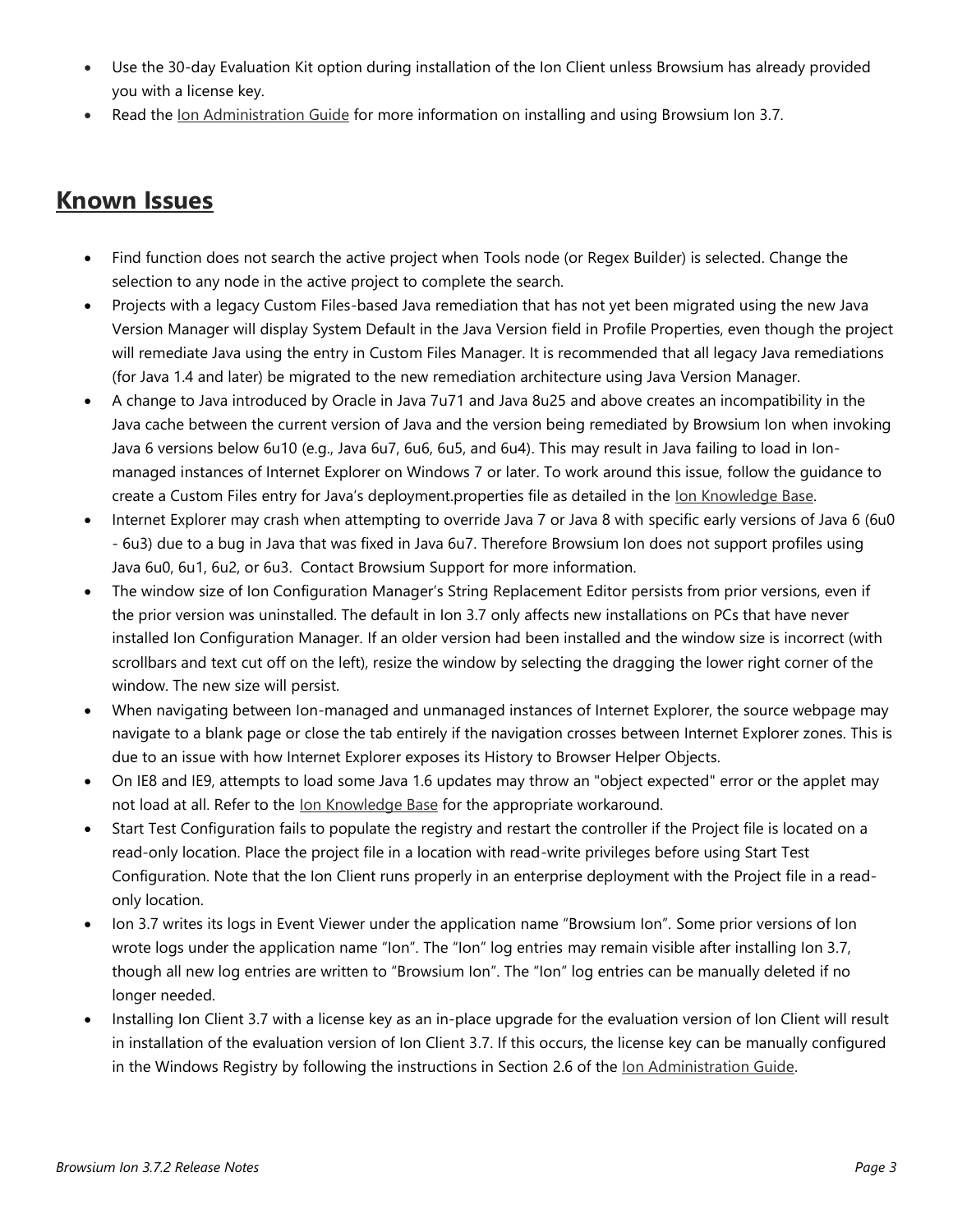- On any system except Windows XP, the Ion Client Add-on for Internet Explorer only logs when Protected Mode is disabled for the zone in which the web page loads. This functionality is by design. As a workaround, turn off Protected Mode if you need to capture logs for troubleshooting Ion's Internet Explorer add-on.
- Uninstalling the Ion Client via the Command Line may fail to complete successfully if an Internet Explorer window is open during the uninstall process. Rebooting the system after uninstall will complete the uninstall process.
- Pinned Site shortcuts created by Internet Explorer fail to respond to Ion rules and do not open in an Ion-managed window of Internet Explorer. Pinned Site shortcuts should not be used with web sites that require Ion remediation. Internet Shortcuts on the desktop or Start menu will work properly. See the [Ion Knowledge Base](http://www.browsium.com/faqs/ion-and-catalyst-do-not-work-with-ie-pinned-sites/) for information on disabling Pinned Site shortcuts via Group Policy.
- The address bar in an unmanaged Internet Explorer window may continue to show the URL that was redirected and opened in an Ion-managed window. The content of the web page in the originating window is not affected.
- On systems with IE10 or IE11 installed, selecting "Auto" for each Profile's "Examine Web Requests" property will default to the "Always" behavior.

## **Contact**

For technical support, please visit the **Browsium Support website** for a list of contact options.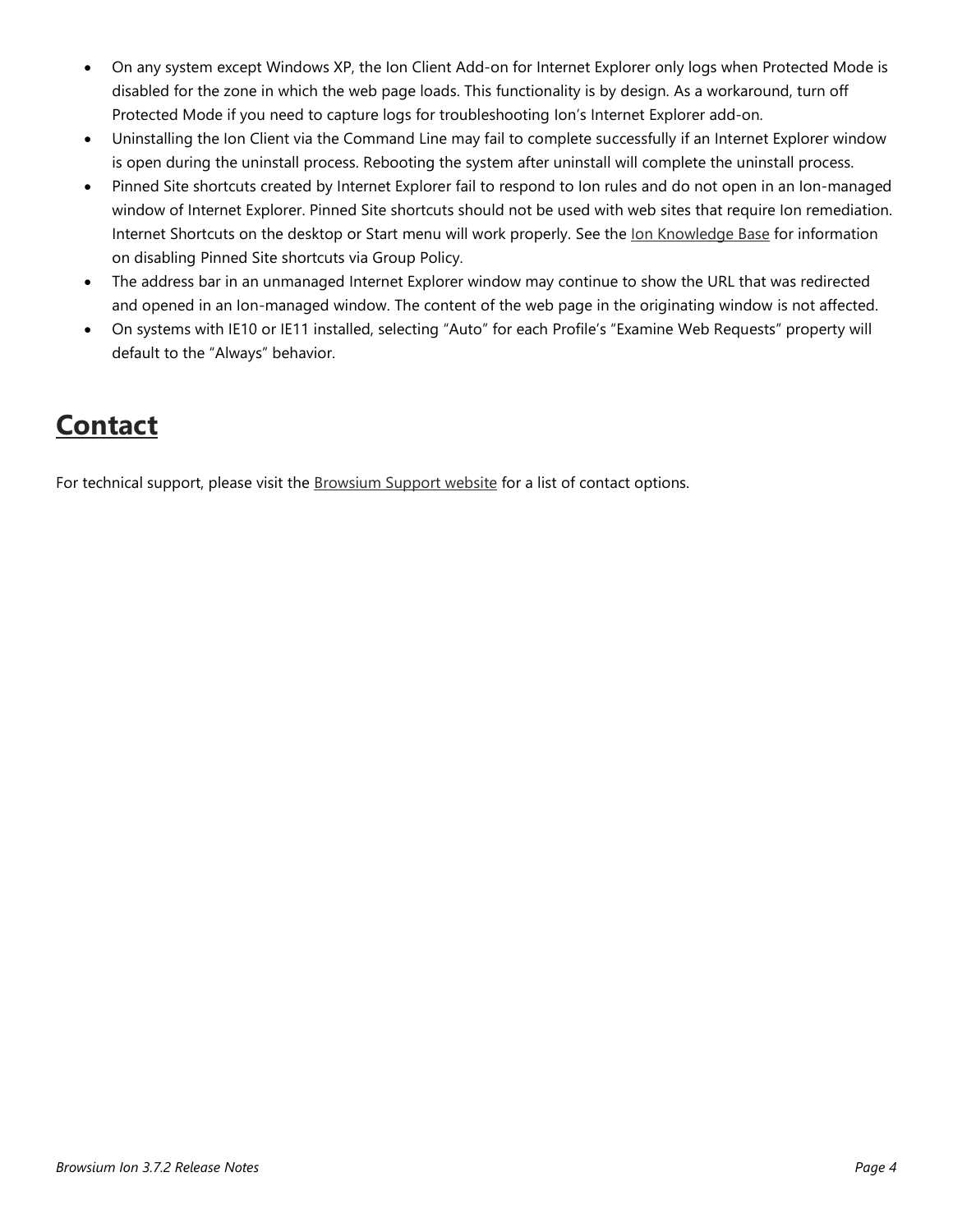## **What's New in Prior Releases**

#### What's new in Ion 3.7.1:

This section details changes to Ion since the prior version, Ion 3.7.

 Provides a solution to a bug introduced in recent versions of the Java Runtime Environment (JRE) that causes older versions of the JRE to fail to properly register after installation. With this change, Java swaps managed by Ion work with all supported JRE versions.

#### What's new in Ion 3.7:

This section details changes to Ion since the prior version, Ion 3.6.1.

- Adds support for Enhanced Protected Mode in Internet Explorer. The Ion add-on for Internet Explorer is now 64-bit compatible, so Ion can run in 64-bit Internet Explorer tab processes.
- Adds support for managing Java Web Start applications using Ion's Java Version Manager.
- Enables new Ion configurations to be loaded on the fly without restarting the Ion Controller (which typically requires a reboot or logoff/logon of the client computer). Can be set to load the new configuration immediately, at a scheduled time, or upon next Controller restart (the default). Note: All Ion-managed instances of Internet Explorer will be closed automatically when the new configuration is loaded.
- New Find function searches for strings in profiles, rules, and settings in an Ion project.
- New Project History feature provides a comment log so Ion project developers can annotate changes each time the project is saved.
- Adds description boxes under every node in Ion Configuration Manager.
- Consolidation of User Agent String as a single string value on each profile sheet in Profiles Manager and deprecation of User Agent String Manager. Note: All projects created with older versions of Ion will be automatically converted to the new format.
- Adds the ability to Change Rendering Mode in a profile after it has been created. This makes it easy to quickly test various rendering modes (combinations of document mode and user agent string) when remediating a web application.
- Adds functionality to embed custom text or binary files directly into an Ion project via the Custom Files Manager. Prior versions only supported files already located on, or accessible from, client PCs running the Ion configuration.
- Ion now supports Internet Explorer instances that are run with Administrator privilege, which is required by certain enterprise web applications. Prior versions only supported instances running with User privilege.
- Internet Explorer cache is now cleared when stopping Ion Controller with Ion Configuration Manager, making it easier to test the effects of string replacements and other project settings.
- Ion Configuration Manager no longer expands all other profiles when adding a new profile.
- Ion now only evaluates rules on HTTP, HTTPS, and File protocols, ignoring all others.
- Ion no longer buffers MP4 Videos when played in an Ion-managed instance of Internet Explorer.
- Move up or Move Down action now automatically scrolls the list view along with the item that is being moved.
- Switching between profiles no longer causes an orphaned navcancl.htm window to be opened.
- Fixes a bug in Ion's IgnoreRules Advanced Flag that caused a crash in the Ion Client if the number and string length of ignore rules exceed Ion's internal buffer. With this change, there's no practical limit to the number or length of ignore rules that can be used in a configuration.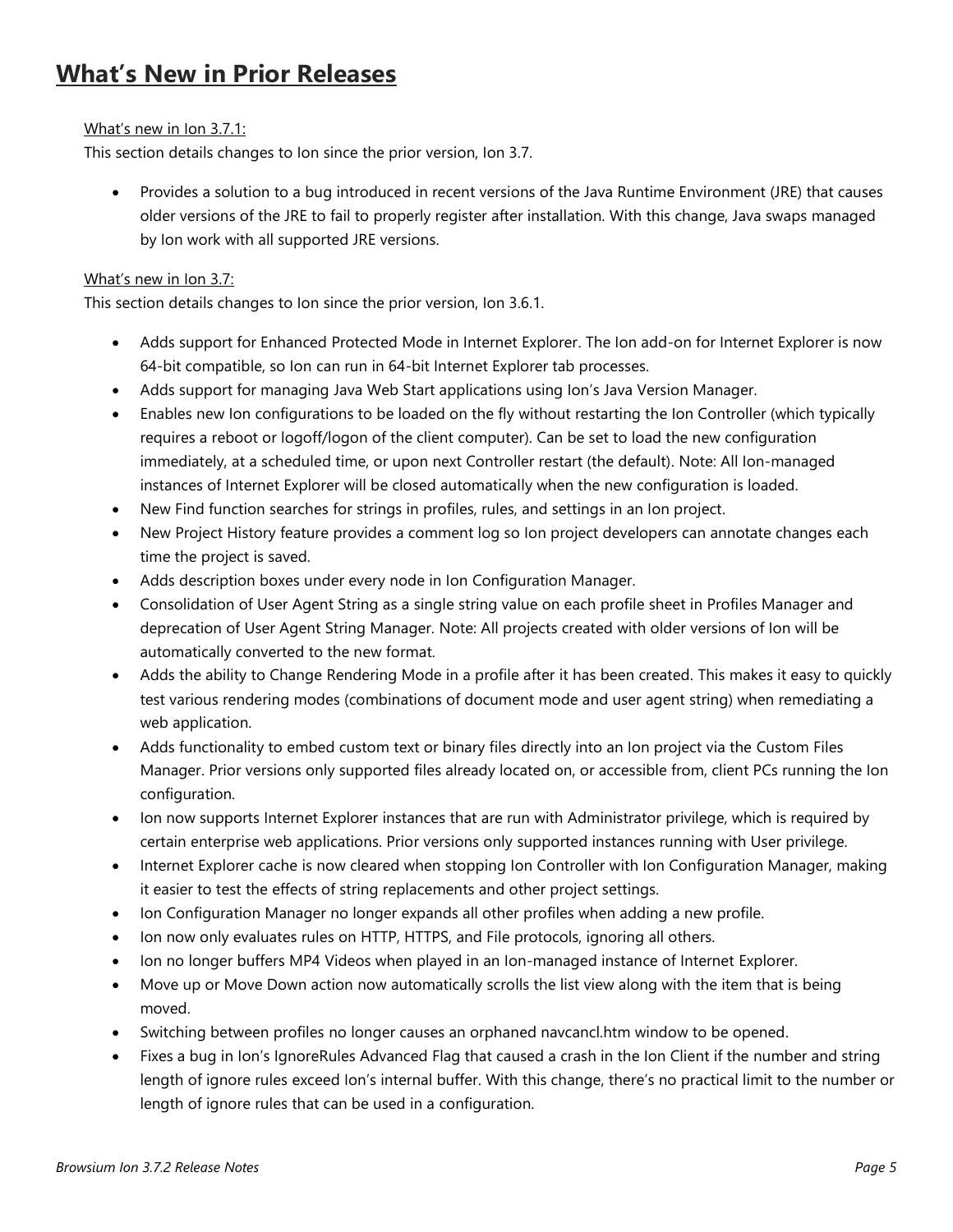#### What's new in Ion 3.6.1:

This section details changes to Ion since the prior version, Ion 3.6.

- Fixes an issue with proxy server logons when an Ion-managed instance of Internet Explorer is launched from an Office application.
- Adds a new Run As Administrator property that assists in auto-elevating Internet Explorer from an account in local administrators group.
- Fixes a transport layer bug that caused the Ion Controller to hang when non ASCII characters are present in a URL.

#### What's new in Ion 3.6:

This section details changes to Ion since the prior version, Ion 3.5.

- Adds support for Windows 10 (IE11 only; Ion does not work with the Edge browser which has no legacy support or extension model).
- Adds custom configurations to Java Version Manager to override of the default permission value and remediate multiple versions of Java in one Ion profile.
- Java Version Manager now detects the presence of the 64-bit Java Development Kit (JDK) and instructs the administrator to install the required 32-bit version.
- Fixes an issue where Java Version Manager reset the already-selected Java version to System Default when cancelled.
- Improves rule evaluation to handle very long URLs.
- Improves rule evaluation to correctly process 302 redirects from a web server.
- Fixes an issue in the user agent string in certain profiles, properly setting the Trident value.
- Fixes an issue with PAC files incorrectly processed by Ion.

#### What's new in Ion 3.5.0:

This section details changes to Ion since the prior version, Ion 3.4.2.

- Redesigned Java Version Manager uses the Oracle Java Development Kit (JDK) to provide more robust Java remediation. The following are the major Java remediation enhancements and changes in Ion 3.5:
	- o 32-bit Java Development Kit must be installed on systems running Ion Configuration Manager to use the Java Version Manager.
	- o Ion now supports multiple versions of Java 8 running side-by-side.
	- $\circ$  Ion now enables current Java 8 to be upgraded without affecting legacy Java remediation.
	- o Eliminates need to create or manage Custom Files entries for Java remediation for JRE 1.4 and above.
	- o Displays version of Java used in each Ion profile in Java Version field of the Profile Properties page.
	- o Ion Configuration Manager 3.5 automatically migrates legacy Java remediations (which used Custom Files Manager) by running the new Java Version Manager and selecting the version of Java required for the profile.
- New, lightweight file virtualization mode improves performance for Ion-managed instances of Internet Explorer that use custom files or Java version remediations, but no custom registry values.
- Fixes an incompatibility between Ion and Sophos web filtering.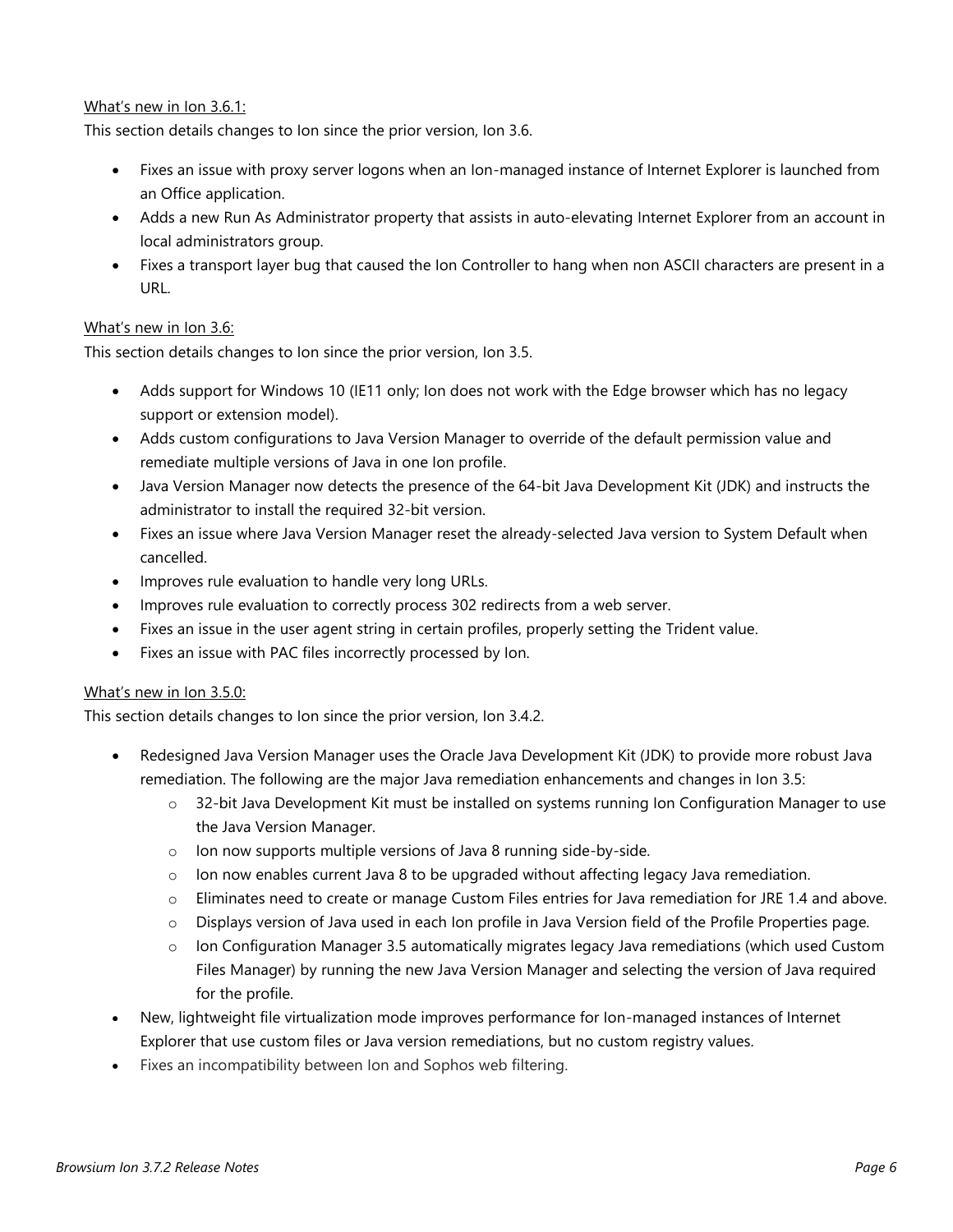#### What's new in Ion 3.4.2:

This section details changes to Ion since the prior version, Ion 3.4.1.

- Provides improved handling of an incomplete chunk response from certain web servers. (Chunked transfer encoding is a data transfer mechanism in version 1.1 of HTTP in which data is sent in a series of "chunks".)
- Fixes an issue which causes Ion to periodically crash on systems also running AppSense software (e.g,. Application Manager or Environment Manager) to manage the desktop environment.
- Fixes an issue in which Ion may crash on a system with certain Ion registry keys configured for roaming. Ion previously relied on those keys to determine whether to rebuild local cache files. On affected machines with a roaming profile, the registry key would be present, but the cache files would be missing – causing the crash in Ion.
- Fixes an issue in which Ion certificates for HTTPS sites are not properly recreated during Ion version upgrades.
- Fixes an issue in which Ion fails to properly parse file names containing a space for .htm or .html pages accessed from the local file system.
- Fixes in issue which causes Ion to fail to run properly on the Turkish version of Windows.

#### What's new in Ion 3.4.1:

This section details changes to Ion since the prior version, Ion 3.4.0.

- Fixes an issue that arises when a server sends an incorrect Content-Type. For example, if JPEG files are sent using Content-Type – text/html, Ion will now properly handle the file.
- Fixes an issue where Ion-managed instances of Internet Explorer may corrupt image files as a result of a bad whitelist value in the Ion configuration.
- Fixes an authentication issue for non HTTPS traffic in Ion-managed instances of Internet Explorer.

#### What's new in Ion 3.4.0:

This section details changes to Ion since the prior version, Ion 3.3.1.

- Adds support for Zone-based rules, enabling Ion rules to be triggered by the Internet Explorer Zone of the target web application.
- Renamed Ion Configuration Manager installer to Ion-ManagerSetup.msi (from Ion-AdminSetup.msi in prior versions.
- Increased default window size of String Replacement Editor so all fields are visible with no scroll bars.
- Changed Show Splash Screen on Start default to 'Disabled' in Project Settings for new projects (from 'Enabled' in prior versions).
- Enabled specification of HTTPS protocol version in the Ion proxy layer via Custom Ion Preferences. This change allows customers who have trouble connecting to a server in their environment with the default HTTPS protocol to specify a version of the protocol to use. Typically, this is used to specify an earlier, more widely compatible protocol version (e.g. CONFIG.oAcceptedServerHTTPSProtocols = Ssl3).
- Enabled specification of HTTP encoding character set in the Ion proxy layer via Custom Ion Preferences. This allows customers to fix a problem in which Ion may corrupt HTTP content containing certain characters during string replacement. This problem happens when the HTTP server does not specify the character set for content that contains data that is incompatible with UTF-8.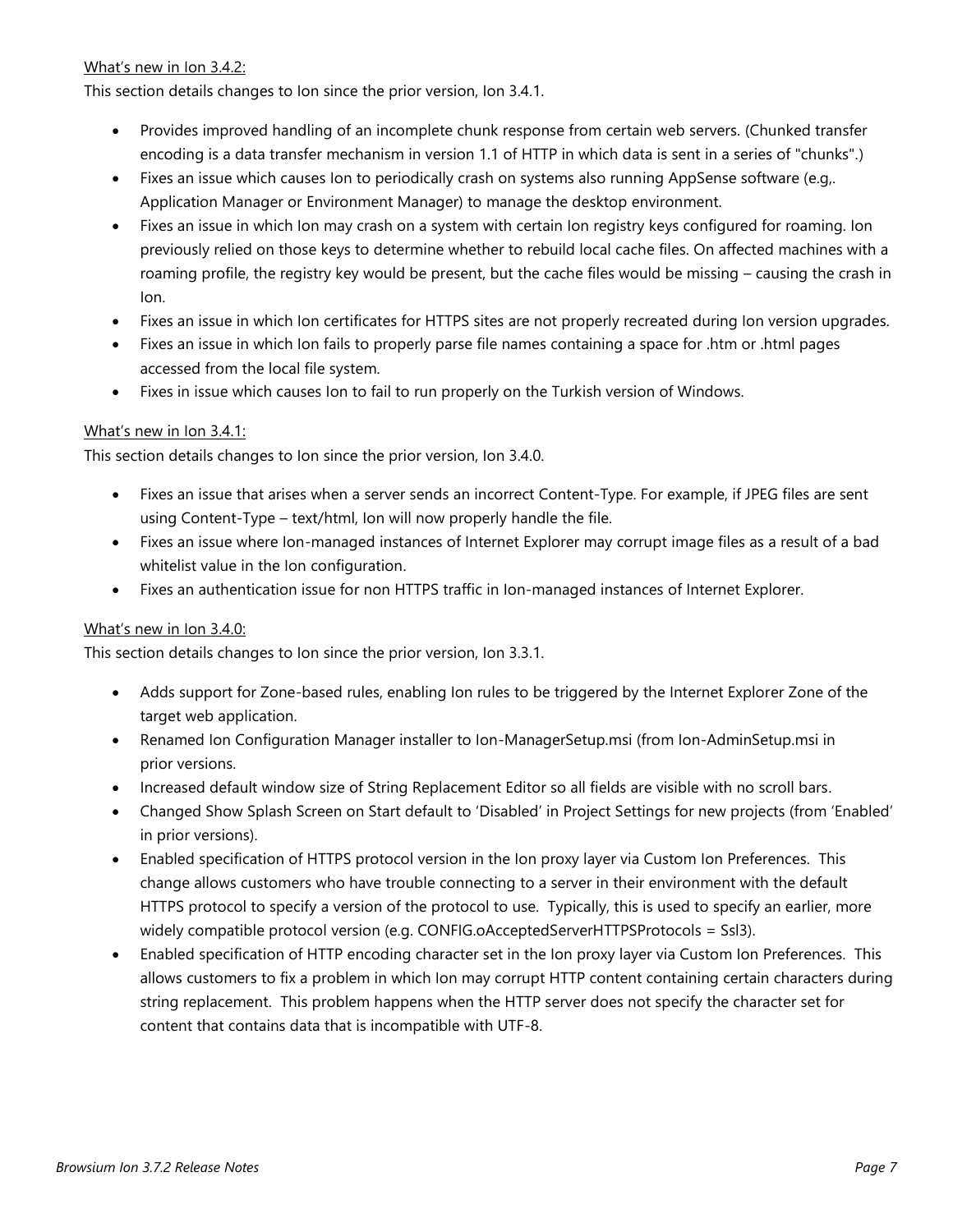#### What's new in Ion 3.3.1:

This section details changes to Ion since the prior version, Ion 3.3.0.

 Fixed an issue in the Content-type Whitelist property in Ion configurations that can cause Ion to corrupt images and other binary files present in remediated web applications.

#### What's new in Ion 3.3.0:

This section details changes to Ion since the prior version, Ion 3.2.3.

Ion Configuration Manager enhancements:

- Streamlined code to improve speed and enable more rapid addition of new features.
- Support for high DPI monitors enables project development at any screen resolution.
- New design enables multiple projects to be edited side-by-side, simplifying project development.
- Copy/paste Rules and Profiles between projects, and configuration items (String Replacements, Custom Files, etc.) within projects, for faster configuration development.
- Improved configuration testing functionality uses XML files instead of serialized registry entries, with automatic saving of project files and simplified menu options.
- String Replacements can be enabled/disabled, saving time, easing project development.
- String Replacements now include a description field with metadata to ease project development.
- New, syntax-aware text editor for complex text entry fields (e.g. String Replacements, Content Overrides, etc.).
- Support for Java 8 as default version of Java in Java Version Manager.
- Logging to Event Viewer.

Ion Client enhancements:

- Enhanced logging to improve supportability, including unique entries on multi-user servers.
- Improved performance for Profiles with Custom Registry entries.
- Fixes issue with local intranet authentication when using .NET Framework 4.5 on Windows 8.
- Resolved issue where Microsoft Office documents were loading in Protected View.
- Fixed issue with setting 'Default' value for Custom Registry entries.

Deployment enhancements:

- Simplified configuration hierarchy, based on XML-formatted configuration files to ease deployment.
- New ADM/ADMX templates for easy Group Policy deployment of configuration file pointers available at http://www.browsium.com/wp-content/uploads/Browsium-Group-Policy-Templates.zip.
- New command-line switch displays registry and file location of active Ion configuration via the command "BrowsiumIonController /WhichConfig". Similar functionality available by pressing 'Ctrl' while displaying the Ion Configuration Manager About Box.
- Improved robustness to handle scenarios where browser process starts before Ion Controller after PC reboot
- Configuration caching to enable offline Ion process initialization when deploying configuration file on a server.
- Ion process names have been updated to be more consistent and more easily identified:

*Prior → Current* 

CovManager  $\rightarrow$  BrowsiumIonManager  $CovController \rightarrow BrownIonController$  $CovBroker \rightarrow Brows$  TowsiumIonBroker CovMonitor  $\rightarrow$  BrowsiumIonMonitor CovCertificateSetup  $\rightarrow$  BrowsiumIonCertificateSetup  $CovL$ auncher  $\rightarrow$  BrowsiumIonLauncher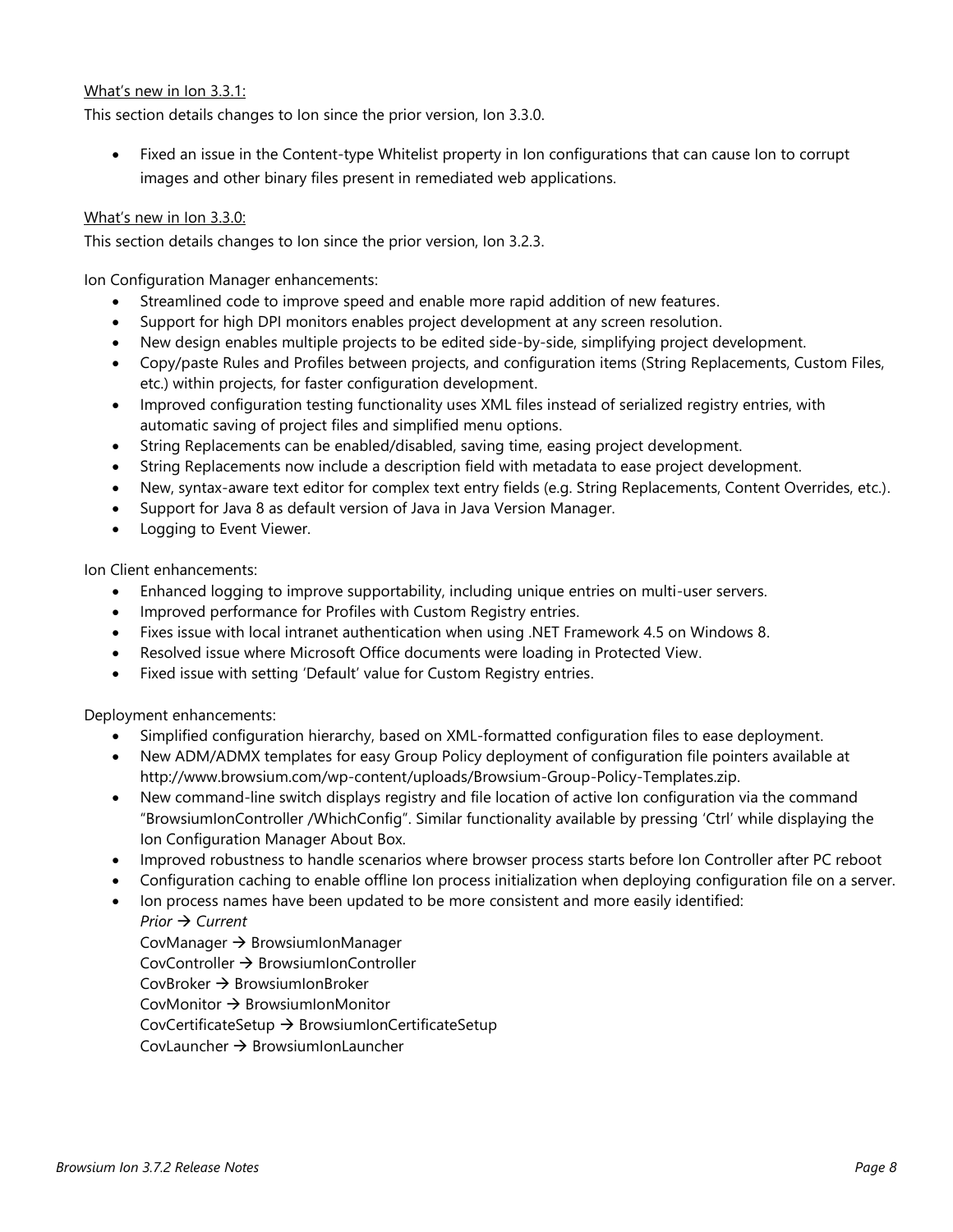#### What's new in Ion 3.2.3:

This section details changes to Ion since the prior version, Ion 3.2.

- Fixes an issue with an unexpected error message during Ion Controller initialization on certain PC configurations.
- Added a new feature to provide the ability to launch URLs directly into managed instances of Internet Explorer.
- Added the ability to implement Session Isolation between managed instances of Internet Explorer using the same Ion profile.
- Addresses an issue while trying to set registry values with no name (also referred to as default registry value) in Custom Registry Manager.

#### What's new in Ion 3.2:

This section details changes to Ion since the prior version, Ion 3.1.

- Support for Windows 8.1 and Windows Server 2012 R2 with IE11, and IE11 on Windows 7.
- Added support for Custom Files, Custom Registries, and Java management on Windows Server 2003.
- Ion Controller and Ion Monitor processes only run when a valid Ion configuration is present on client systems.
- Internet Explorer cache is cleared only when the Ion configuration changes, not every time the Controller starts.
- Examine Web Requests setting moved from main Profile Settings page to Advanced Profile Settings page.
- Ion Client and Ion Configuration Manager installation screens now look crisp on high-DPI displays.
- New capability to allow Ion to remediate site resources that do not match the site's rule.
- Fixed issue where Ion incorrectly launched new managed IE instance on rule matching POSTs.
- Fixed issue where subsequent request was not handled by Ion following a 401 response from server.
- Improved logging to Event Viewer for configuration load errors.

#### What's new in Ion 3.1:

This section details changes to Ion since the prior version, Ion 3.0.1.

- Default for Examine Web Requests changes from Auto to Always to improve efficiency.
- Improved performance of Ion-managed instances of Internet Explorer for Profiles without Custom Registries or Custom Files.
- Added support for Windows Server 2003 for Profiles without Custom Files and Custom Registries. "Examine Web Requests" must be set to "Always" (the default setting) for Windows Server 2003.
- Simplified the architecture and implementation of Ion by using newer .NET 3.5 framework class libraries.
- Fixed issue with duplicate entries in ADML files when exporting to ADMX.
- Improved logging to reduce noise from non-critical entries.
- Added support for in-place version-to-version upgrades.
- Interoperability between Ion 3.0.1 Configurations and the Ion 3.1 Client. However Browsium recommends keeping Configuration and Client versions aligned.

#### What's new in Ion 3.0.1:

This section details new features and architecture changes since the prior major released version, Ion 2.

- Ion 3 is a major upgrade to Ion, delivering dramatic improvements in ease of use, scalability, and reliability.
- Ion 3 simplifies remediation with smarter defaults and new wizards to automate complex tasks.
- The new Java Version Manager provides a wizard that automatically detects all versions of Java installed on the system, and enables easy selection of the desired Java version to be invoked to override the default.